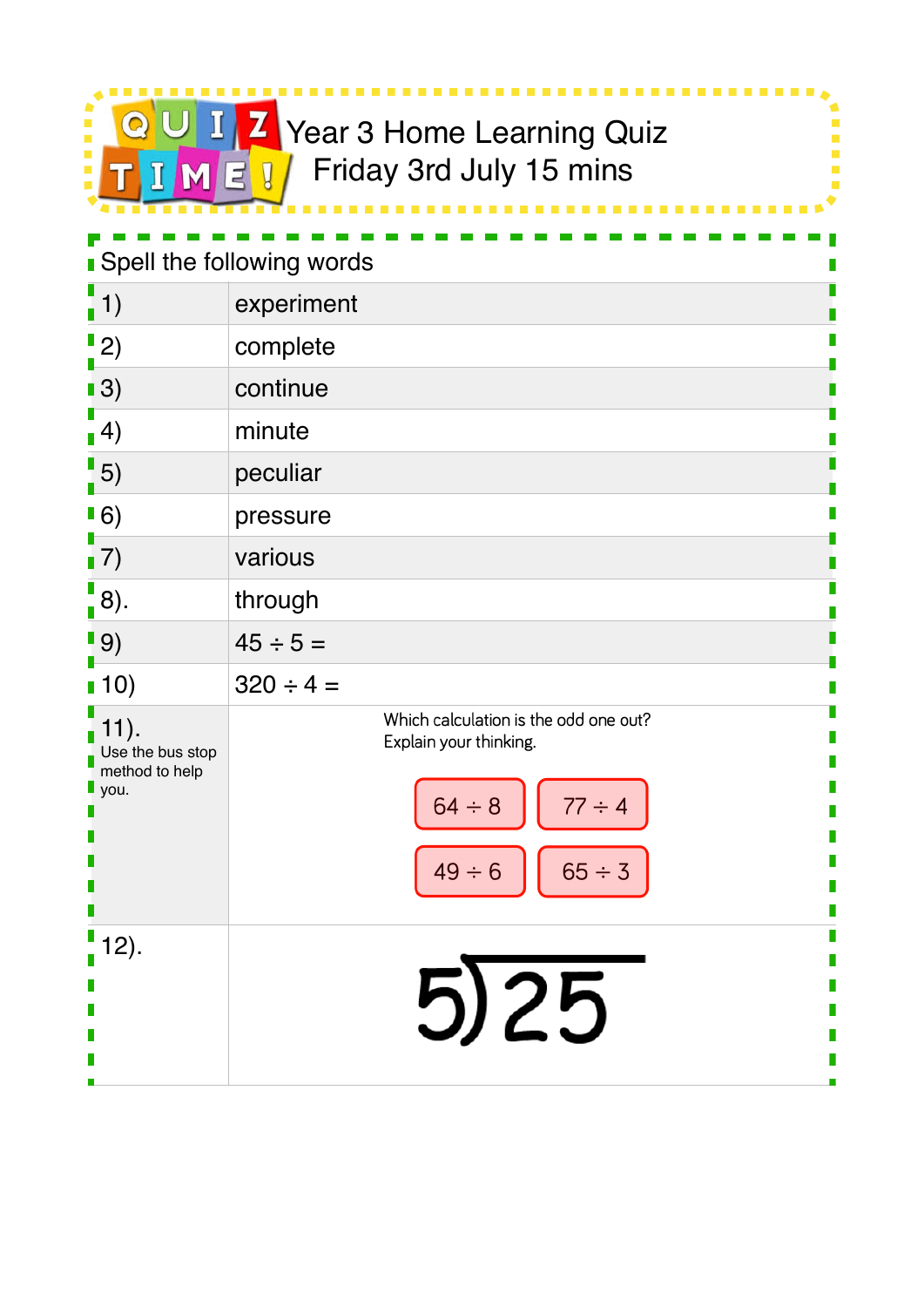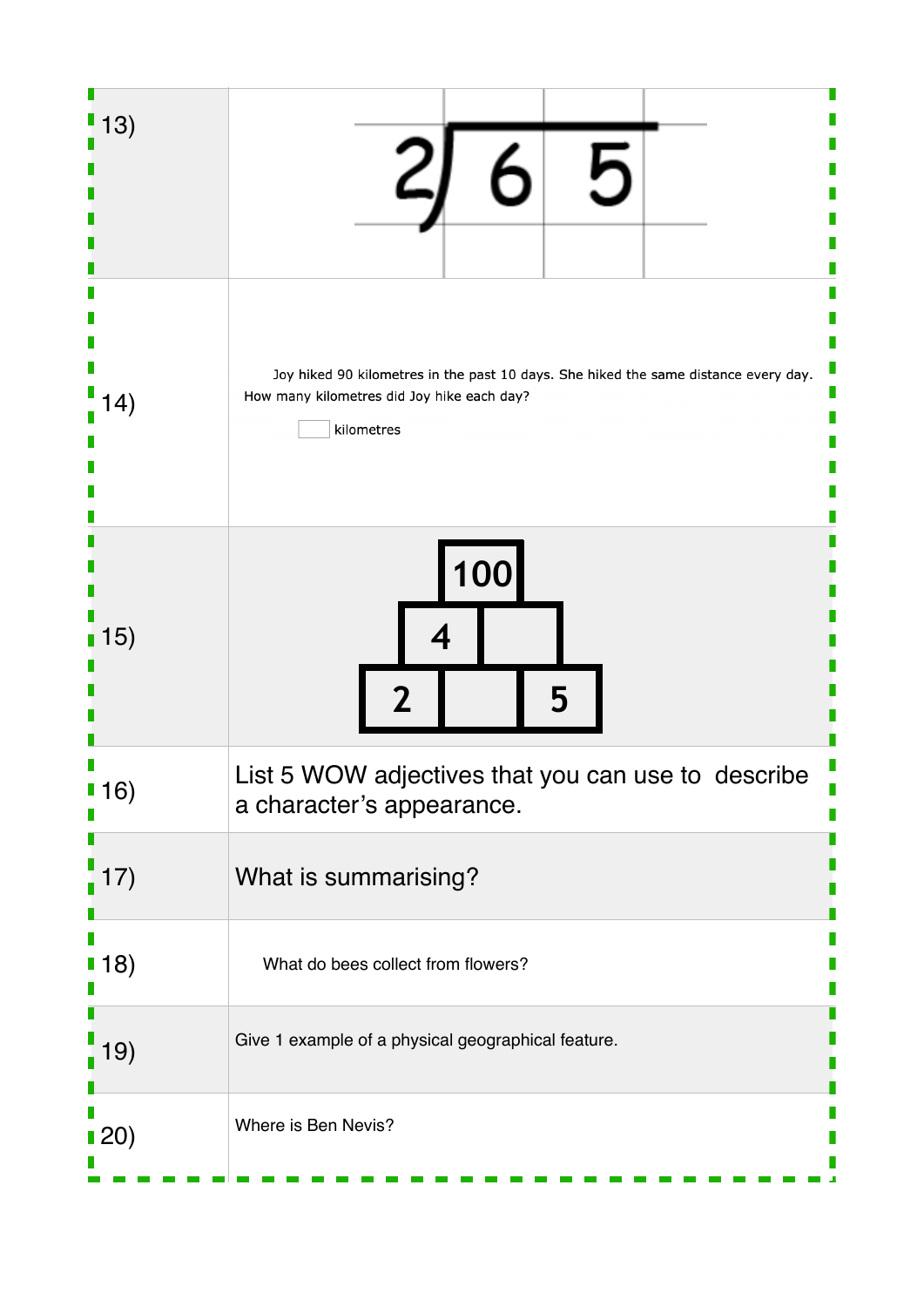

## Quiz Rome Learning Answer Sheet<br>Answers, Friday 3rd July Friday 3rd July

l. Ė  $\overline{\phantom{a}}$ 

| $(1) - 8$ ) -<br><b>spellings</b> | Please refer to the questions section of the quiz.                                                                                                                                                                                                |
|-----------------------------------|---------------------------------------------------------------------------------------------------------------------------------------------------------------------------------------------------------------------------------------------------|
| $\blacksquare$ 9)                 | $45 \div 5 = 9$                                                                                                                                                                                                                                   |
| 10)                               | $320 \div 4 = 80$                                                                                                                                                                                                                                 |
| (11)                              | $64 \div 8$ could be<br>the odd one out as<br>it is the only<br>calculation without<br>a remainder.<br>Make sure other<br>answers are<br>considered such<br>as $65 \div 3$<br>because it is the<br>only one being<br>divided by an odd<br>number. |
| 12)                               |                                                                                                                                                                                                                                                   |
| $\blacksquare$ 13)                | r1                                                                                                                                                                                                                                                |